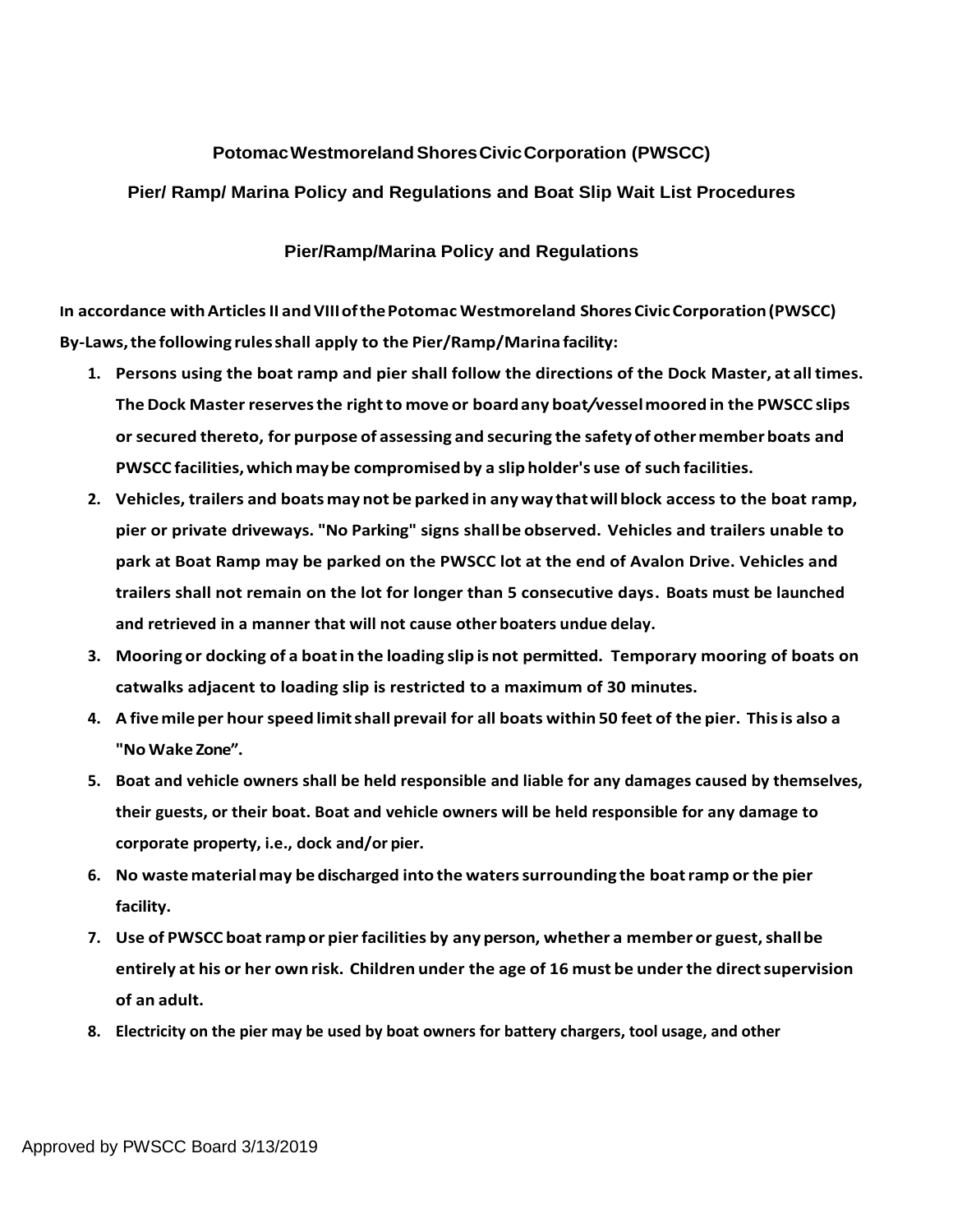**emergencies. During the winter months, November 1 st through March 31 st afee will be assessed for each boat that is plugged into electricity. Only a United States Coast Guard approved marine heater may be used in the engine compartment.**

- **9. No dock boxes, windbreaks, covered slips, or physical modification of the pier facility is permitted.**
- **10. Boat lifts are permitted. Installation or removal of boat lifts must have the approval of the Dock Master and the slip lessee must secure the proper permits. Slip renters will be responsible for all installation and removal expenses. Existing poles must remain in place for neighboring slips. The PWSCC poles, catwalks, facilities, etc. are prohibited to be any part of the lift system, which includes altering and/ or attachments of the lift, in any fashion. If a slip holder with a lift relinquishes their slip, the lift must be removed by the owner or transferred in writing to the subsequent slip holder. Members on the Waiting List will have 1st priority for the slip/lift. If the lift is removed, the slip must be restored completely as it was originally configured at time of acceptance. PWSCC does not want to be responsible for ownership and maintenance of lifts. An additional charge of \$25.00 per year will be assessed for slips with lifts.**
- **11. Slip rental will be limited to boats 28 feet orlessin length on the Eastside of the pier (Ramp side) and limited to 40 feet maximum length ontheWestside ofthe pier(Colonial Beach side), aslong as,it does notimpede passage of other boats and has prior Dock Master approval, based onsafety andpier operational issues.**
- **12. Water onthe dock isforslip holders only. Members having a key may use the fish cleaning station. No boat washing or engine flushing is permitted in the parking lot or on the ramp. Please ensure the water hydrant is turned off after each use.**
- **13. Boatslip lessees are not permitted tosub-letslips. Slip lessees may allow guests to use their slips for a maximum of 14 days per visit and 30 days per season. Slip lessee must provide for storage of guest boat trailer and vehicle off PWSCC property. Guests must have proper identification and provide the same insurance information as required of slip holders. Slip holder assumesfullresponsibilityand liability fortheir guest asassociated with the use of PWSCC facilities and all damages that may be done to others. The Dock Master has the responsibility and authority to evict any guest boat or trailer not complying with pier/ramp/marina rules and regulations.**
- **14. Pier and Ramp key accessis allowed for members in good standing after purchasing the access key. Duplication of keys is prohibited. Any member found to have duplicated a key or allowed access to**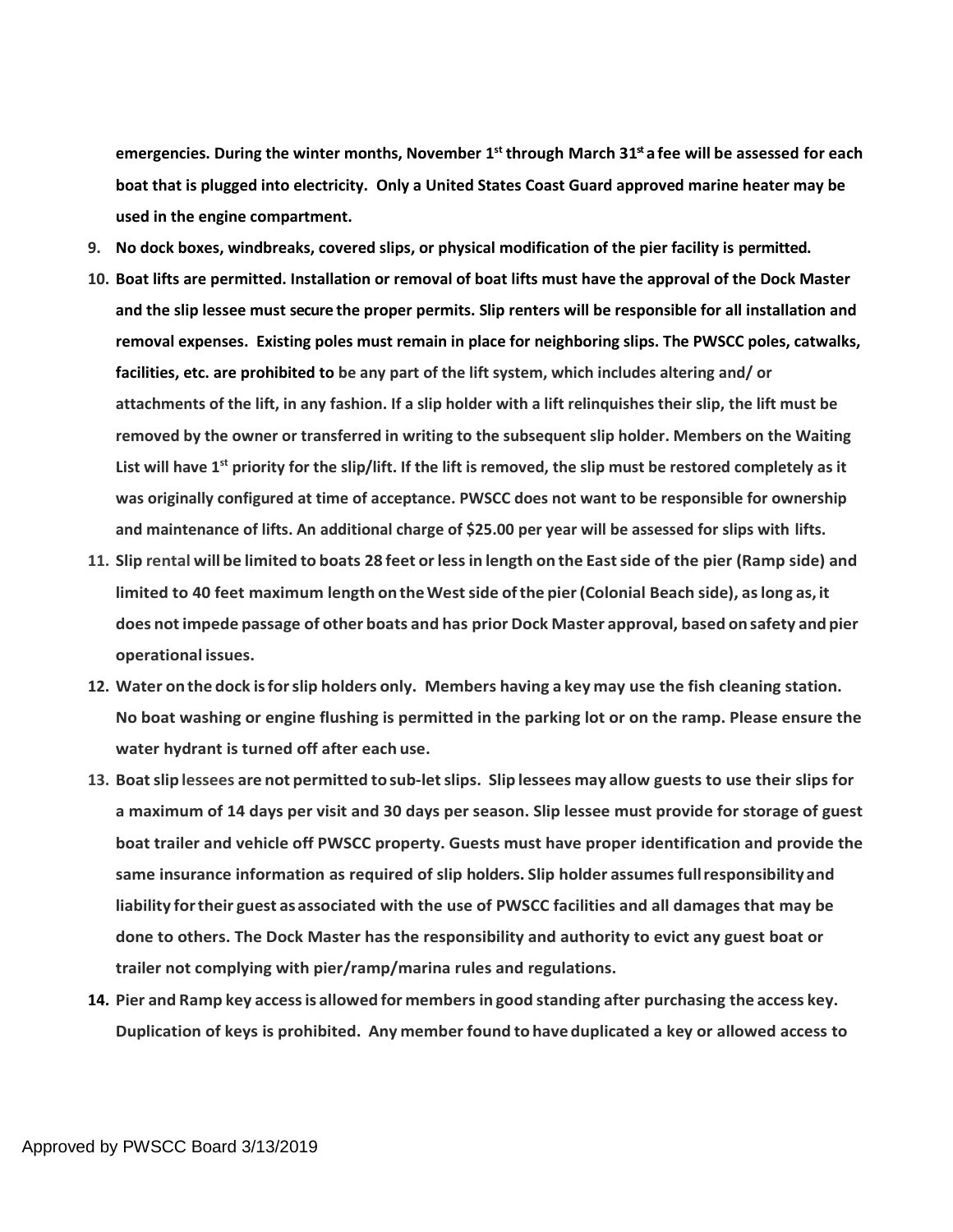**the pier or ramp to an unauthorized person will immediately forfeit both the members slip and / or ramp privileges including but, not limited to the eviction of the member from their slip. The member will not be entitled to any refund offees paid.**

- **15. In the event an additional key is needed, members MUST purchase a pre-numbered official key from the PWSCC. No member may duplicate a Pier and Ramp key.**
- **16. For allboats,no"live-aboard" willbepermitted or allowed, asassociated with slip use.**